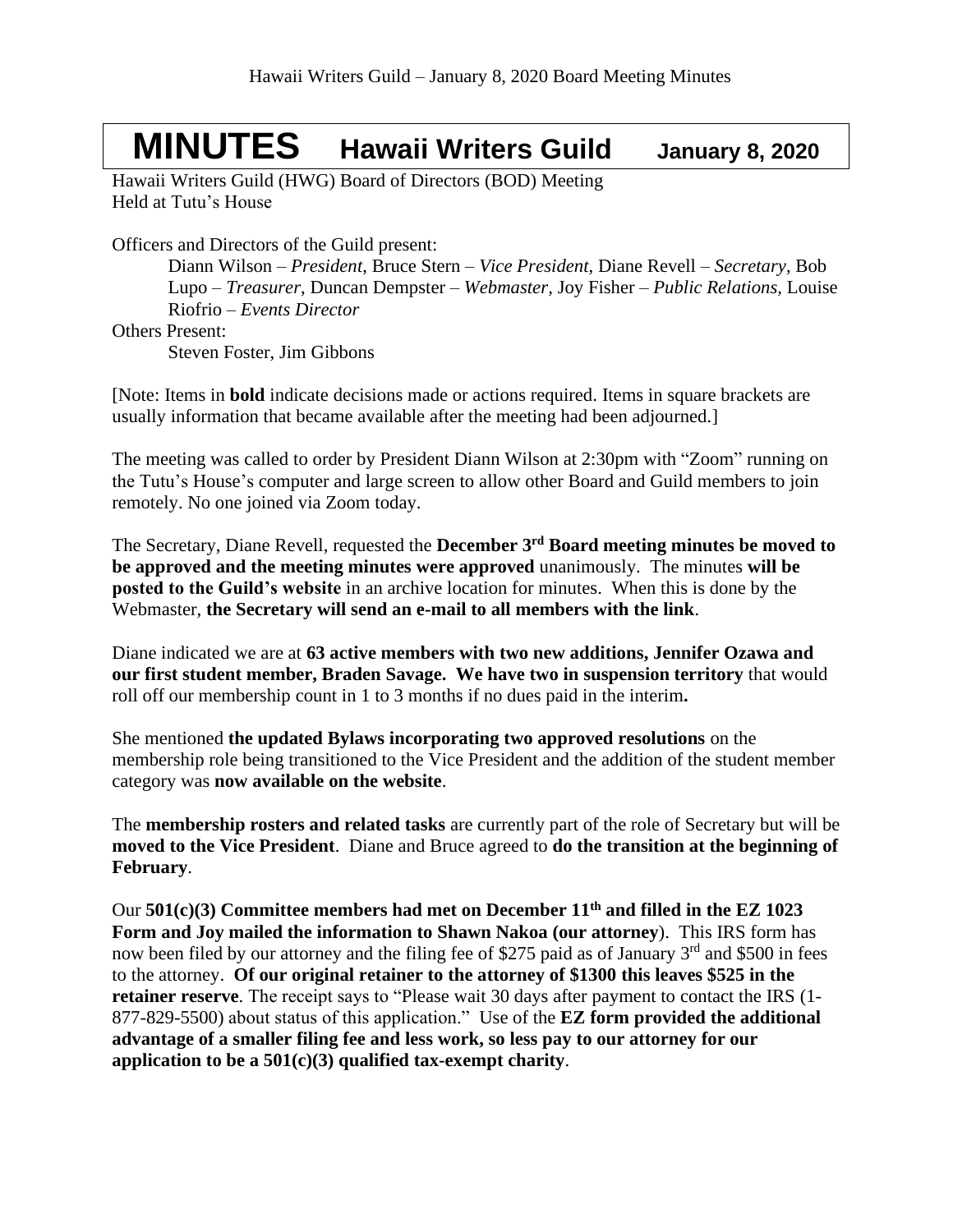**Treasurer**, **Bob Lupo, had provided via e-mail the HWG Treasurer's Log for December 2019 with current bank balance and recent income/expenditures (Attachment 1)**. He summarized the log data for our meeting with **our bank balance as of end of December at \$2,392.63 with \$600 of that reserved for work to make us an official 501(c)(3) qualified charity, so \$1,792.63 for Guild operations**. Due to use of the EZ 1023 Form for our 501(c)(3) application, we may not need to use the \$600 and after approval of our application, if it isn't needed those funds can be returned to the Guild operations fund. Also, Bob said as of today he deposited two additional dues payments at \$80. He also wrote a couple checks to reimburse payments for our Waimea pop-up bookstore table and one for payment towards a table at the Cherry Blossom Festival on February 1st.

Committee Reports:

**Duncan said he reviewed our website Gallery page of member book covers** and made some updates. **He could use help from our authors** to make sure **if they have any new covers not on the page but want them displayed, to let him know** and provide a photo of the book cover and if they like a link to a point of sale like Amazon.

**The Public Relations Director, Joy Fisher**, said the **write-up of the Dec. 4th Writers Voices is on the website's Guild News pag**e. She reminded us the **next Writers Voices event will be on February 13th at Tutu's House from 6:00pm-7:30pm. These events have changed location from last year.** They will be **on the 2<sup>nd</sup> Thursdays of every other month**. It was agreed to donate to Tutu's House (via Friends of the Future) \$25 for each use of their meeting room (the same as previously paid to the library), so that would need to be done by February by the time of the next event.

Tied in with this discussion of using Tutu's House for the Writers Voices events, at last month's meeting and in checking with the Tutu's House staff we changed the day of week for the Board Meetings as Tuesdays were inconvenient for some of the Board members. **Guild Board meetings** (other than January changed to avoid a holiday) will be **on the 1 st Wednesdays 1:00pm-2:45pm in the same room as usual**.

**Joy is working to see if Nancy Baenziger is still interested in being an editor for a Guild Newsletter** in any capacity as earlier she said she was interested but did not have time during the holidays. The **ad for the position** is at the top of the Guild News page of the HWG website: [https://www.hawaiiwritersguild.com/guild-news.html.](https://www.hawaiiwritersguild.com/guild-news.html)

**The committee to establish an on-line Literary Review,** *Latitudes,* had each editor evaluate the submissions in their genre. Now **the narrowed selections are going through a final evaluation by the full committee. Joy provided the submission/evaluation data:**

| Genre                    | Number Accepted | % of Those Submitted |
|--------------------------|-----------------|----------------------|
| Fiction                  |                 | 64%                  |
| $\sf Non\text{-}Fiction$ | 10              | 74%                  |
| Poetry                   | 14              | 50%                  |
| Drama (10-min Plays)     |                 | 50%                  |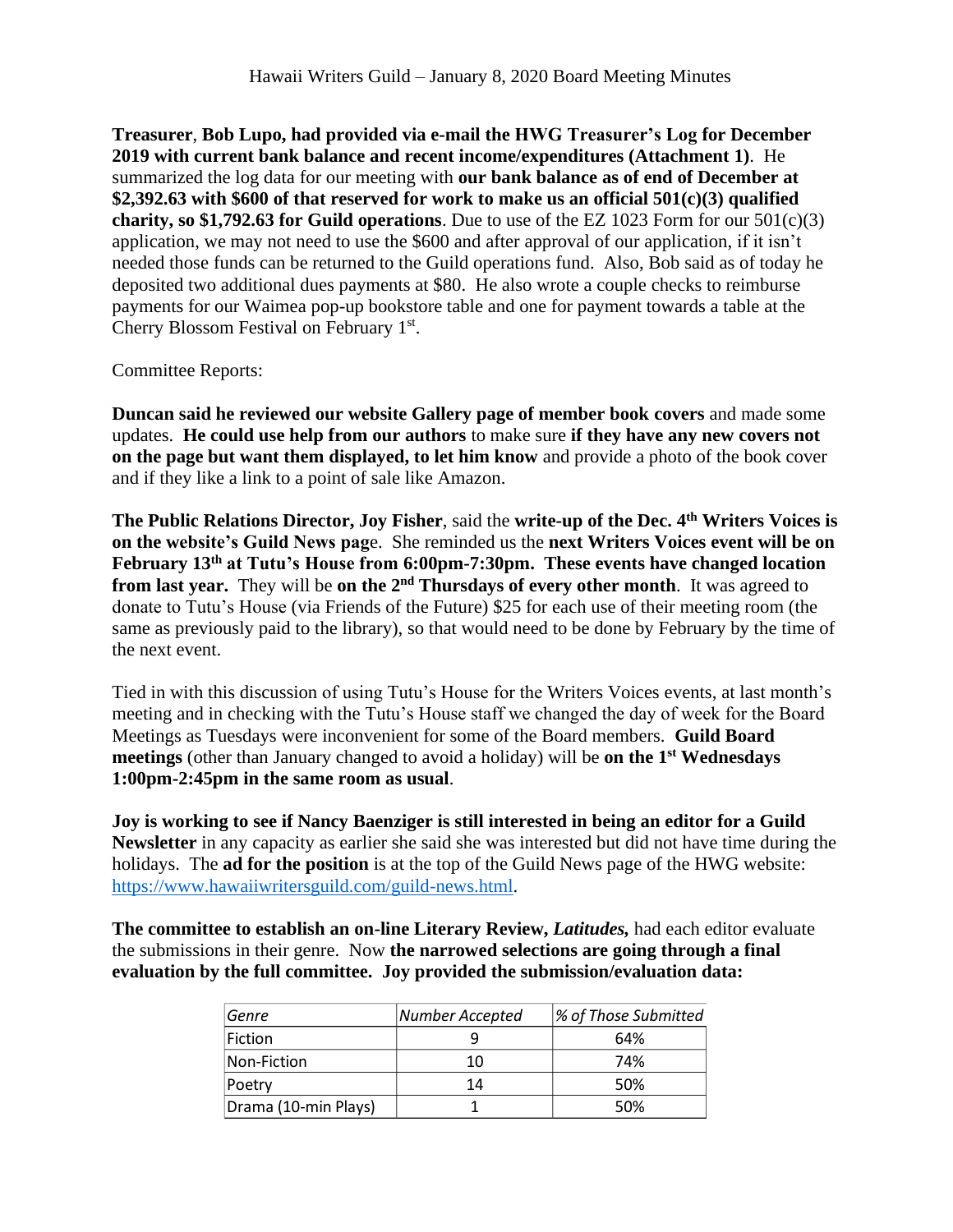At their nest meeting **they will be drafting letters to those whose submissions were accepted and to those whose submissions were not accepted**. Joy was also considering options for artwork to go with the accepted submissions in the literary review. She found out our student member, Braden Savage is the editor of the UH Hilo Arts & Culture newsletter and he may have some artist contacts that might be interested in doing artwork for *Latitudes*. The publication is targeted for Spring of 2020 and they are doing well in meeting that target. **The next Literary Review committee meeting is planned for January 15th .**

Bruce Stern had a question on the plans for copyright relative to *Latitudes*. Joy indicated the **plan was to have the authors retain copyright, so for those who wished to reprint items that were published in** *Latitude***, the person would be directed to contact the author of the item for permission.**

**Louise Riofrio, Events Director,** reported on recent and upcoming events. **There was a meeting held with new management of the Pukalani Stables Farmers Market** in Waimea to discuss our plans for future pop-up bookstores at their location. Jada Rufo, Steven Foster and Louise attended. The **management wanted commitment to our upcoming pop-up bookstores and the current plan is for twice a month on the 1st and 3rd Saturdays**. The most recent popup was held on January  $4<sup>th</sup>$ . The next one will be on January 18<sup>th</sup>.

The paperwork for participating in the **upcoming February 1st Cherry Blossom Festival in Waimea** had been mailed to Cece Johansen who handled that in the past, but **Louise finally was provided the paperwork and will submit it this week**. She was told they still had spaces available. The **fee this year is \$100** (a small increase from last year). [After the meeting Bob wrote a check for Louise to submit with the paperwork.]

The **preparation for the Annual Dinner Meeting & Election was reviewed**. The **invitations had been sent** via e-mail by Louise. Diane has been collecting **the RSVPs** and reported the current status. [More recent status as of Jan. 9; 53 members had replied (10 have not), 31 plan to attend and 16 will bring guests, so **47 are expected at the event**.]

The **program was discussed** as to what the **role of the video created by Jada of the Guild events in review** should be: displayed in a loop during the initial phase and the buffet and voting periods or given a specific place on the program. After discussion of the pros/cons of each, **it was decided to show it in a loop**. We were told the **venue has a pull-down screen in the ceiling** we can use. **Duncan was going to provide the projector** for showing the video that Jada would bring to show from his or her computer.

**Diann Wilson will do the welcome** to include introducing Board members, an annual report with others in the Guild contributing, and give voting instructions. Included with Diann's annual report - **Steven Foster will highlight the benefits he has found via pop-up bookstore participation to encourage others**. The **buffet will be opened and the ballot box made available**, after the meal **Joy will emcee the introduction of the recently published authors in attendance**, **votes will be tallied by Jim Gibbons and he will announce the results**. The **end of the program will be with a toast (non-alcoholic) and then clean-up** will begin. With the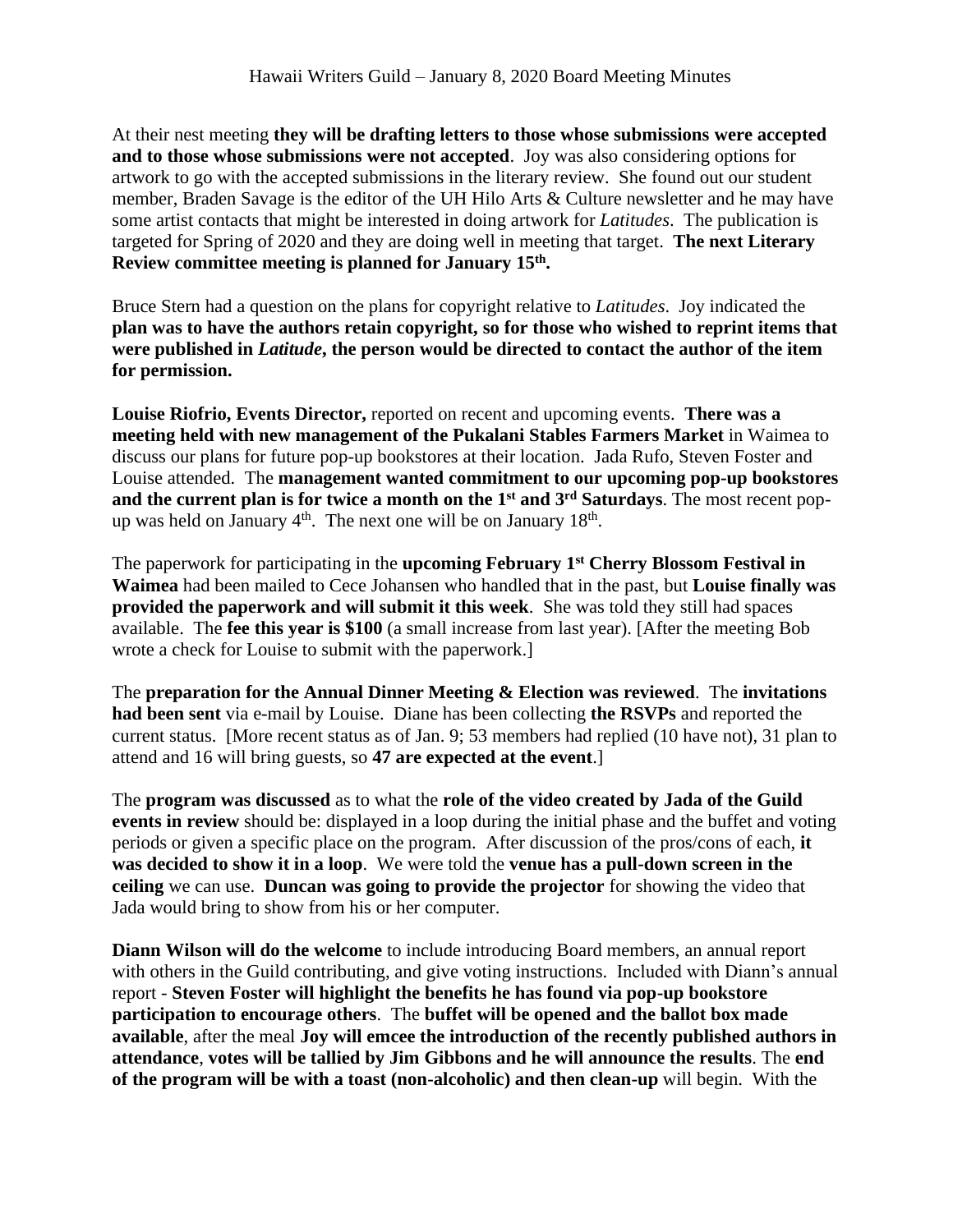program settled, **Diane R. agreed to print up the dinner program cards**. [Diane provided the copies to Joy on Jan.  $10^{th}$ .]

The **election process was discussed**. **Ballots and candidate information was sent to all members January 5th** by Diane including the means for them to vote early, if they won't be at the annual meeting and voting at the meeting. **Jim Gibbons had agreed to be the one to tally the votes** and reported **he had already received some ballots via e-mail**. **Diane brought the ballot box used last year, so Jim could have it** for collection the ballots. [Diane provided 55 blank ballots and tally sheets to Lousie on Jan.  $10<sup>th</sup>$  to give to Jim or bring to the annual meeting.]

Food and beverage were discussed. **Diann W. said she had bought sparkling Martinelli's and would buy several large containers of water for drink at the event**. **Decaf coffee would be ordered from Starbucks** by the food committee who would also order foods from Lilikoi Café and Foodland. [The **food committee met on January 10th and did order the coffee (free from Starbucks for community groups to be picked up on the event day), hot food items from Lilikoi Café to be delivered to the Anna Ranch venue near 6pm, and other food items from Foodland including appetizers and some desserts items that will need to be picked up after 5pm**. Joy was going to see if we needed any more table covers if we didn't have enough.]

Joy brought the **plates/cups/utensils she had leftover from last year**. Jim said he also had some the Cece had left with him when she moved. **Jim took the ones Joy brought and was going to count them along with the ones he had and let Diann W. know if we needed any more** as she planned a Costco run.

**Jim Gibbons agreed to staff the greeting table** at the entrance for the first ½ hour. This includes **checking off those who come in** with the RSVP list, **pointing out the name tags handing out ballots** to those members who need them.

Duncan or Bob said our **order of 100 logo pens arrived in time for including one at each place setting at our Annual Meeting** as attendee table items. **Joy had HWG business cards to also provide two at each place setting**. **Diane and Duncan agreed to make printouts of our HWG tri-fold pamphlet so we could have some available at the annual meeting**. Each were going to make 25. [Diane had 55 printed and provided them to Joy on Jan.  $10<sup>th</sup>$  for this use or other Guild needs.]

**Bruce Stern and others volunteered to help with set-up and clean-up.** 

**Eila, Director for North Kohala**, was unable to attend. **Eila previously told Diane the plan would be to hold two public readings by Guild members during 2020 at the North Kohala Public Library similar to last year.** 

**Bryan Furer, Director for Volcano**, was not able to attend the meeting. **That group** met every Monday in October, November, and December and are **continuing in January to try to finish work on their anthology book**. We have not had Board participation by Bryan for many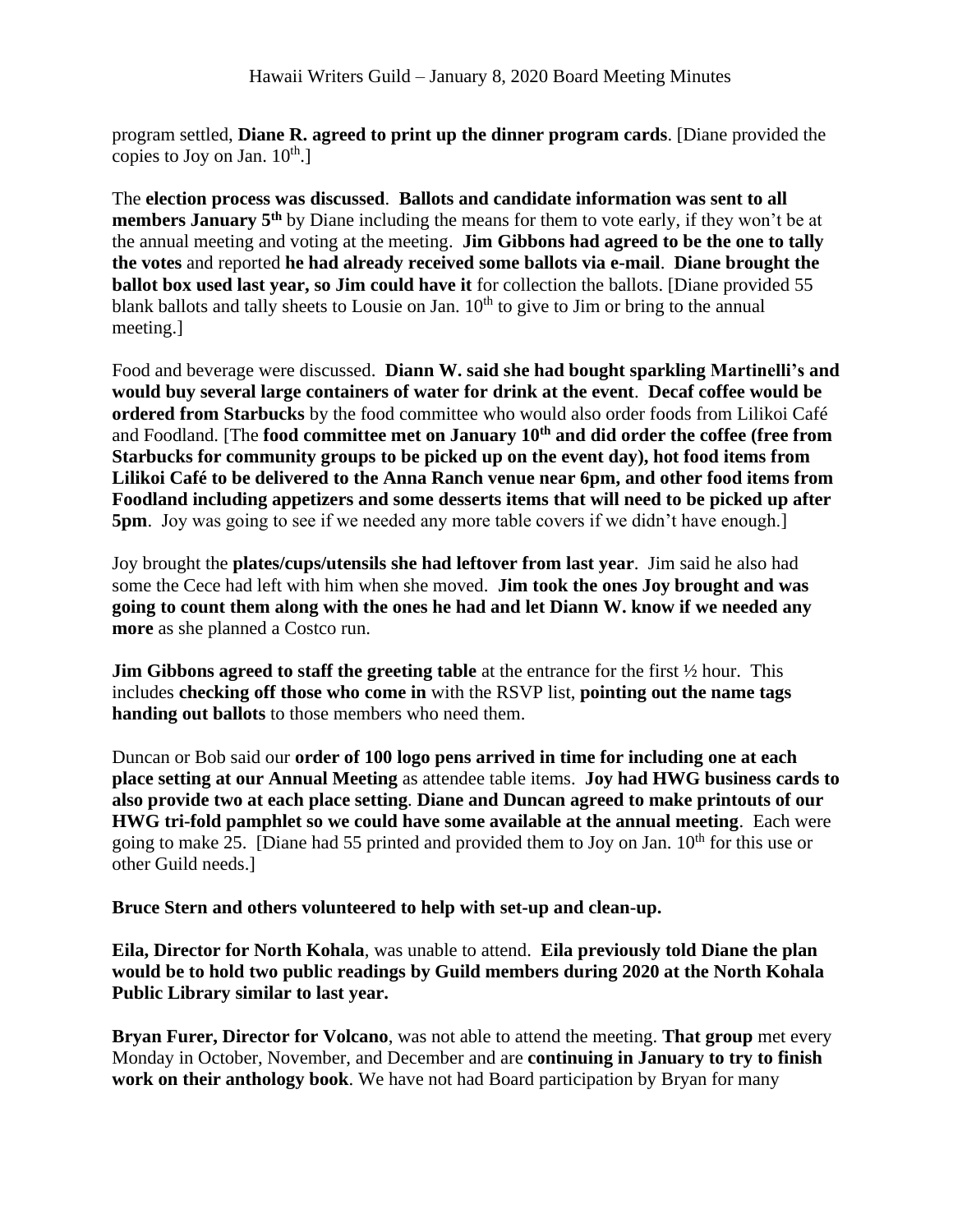months, so **Duncan agreed to contact Bryan and see if he plans to stay with the Guild Board or if someone else in the Volcano group might provide more liaison with the Guild.**

**Bruce Stern, Vice President**, did not have any issues to raise.

**Diann W. said regarding more student members** she spoke with one of the teachers **at Kealakekua school district**, but with end of semester and holidays it was too busy a time, so **she will contact the teacher again**. Interest had been shown, the timing was bad, but should be better now. **She did not receive call backs from Kohala school district** but will try there again. [**Michael Foley contacted us and was going to help Diann contact the right person** at Kohala schools as the former person in that role had moved on.]

The **next regular Board meeting date** was set for **Wednesday, February 5 th** at **1:00pm - 2:45pm** at Tutu's House. **Note this our new day of the week to meet (Wednesdays) on the 1 st Wednesday of the month for 2020 for the Feb. – Dec. Board meetings and the time slot will be 1:00pm-2:45pm.**

**For those who cannot come to Waimea on the Big Island to attend the board meetings, we do have Zoom active to allow remote attendance via a computer and internet**. Each meeting agenda includes the specific meeting information for joining via Zoom and tutorials can be found on-line.

The meeting was adjourned at 3:40pm.

Respectfully submitted, Diane Revell, Secretary

Announcements:

- The next regular Board meeting time and place: Wednesday, February 5<sup>th</sup> at **1:00pm – 2:45pm at Tutu's House** at 64-1032 Mamalahoa Hwy # 305, Waimea, HI 96743. Attendance via internet will be offered.
- **Requests for items to be added to the agenda for the next regular Board meeting** should be **sent to the President Diann Wilson and Secretary Diane Revell at their email addresses** [\(island.diann@gmail.com](mailto:island.diann@gmail.com) and [diane.b.revell@](mailto:diane.b.revell@gmail.com)gmail.com) 10-days prior to the next meeting, so by January 26<sup>th</sup>. The agenda will be e-mailed January 31<sup>st</sup> five days prior to the meeting.
- Parking Lot:
	- **a. Consider ways to streamline current membership process. Who:** Diane Revell, Duncan Dempster, Bob Lupo, Diann Wilson, Bruce Stern **Due:** January 31, 2020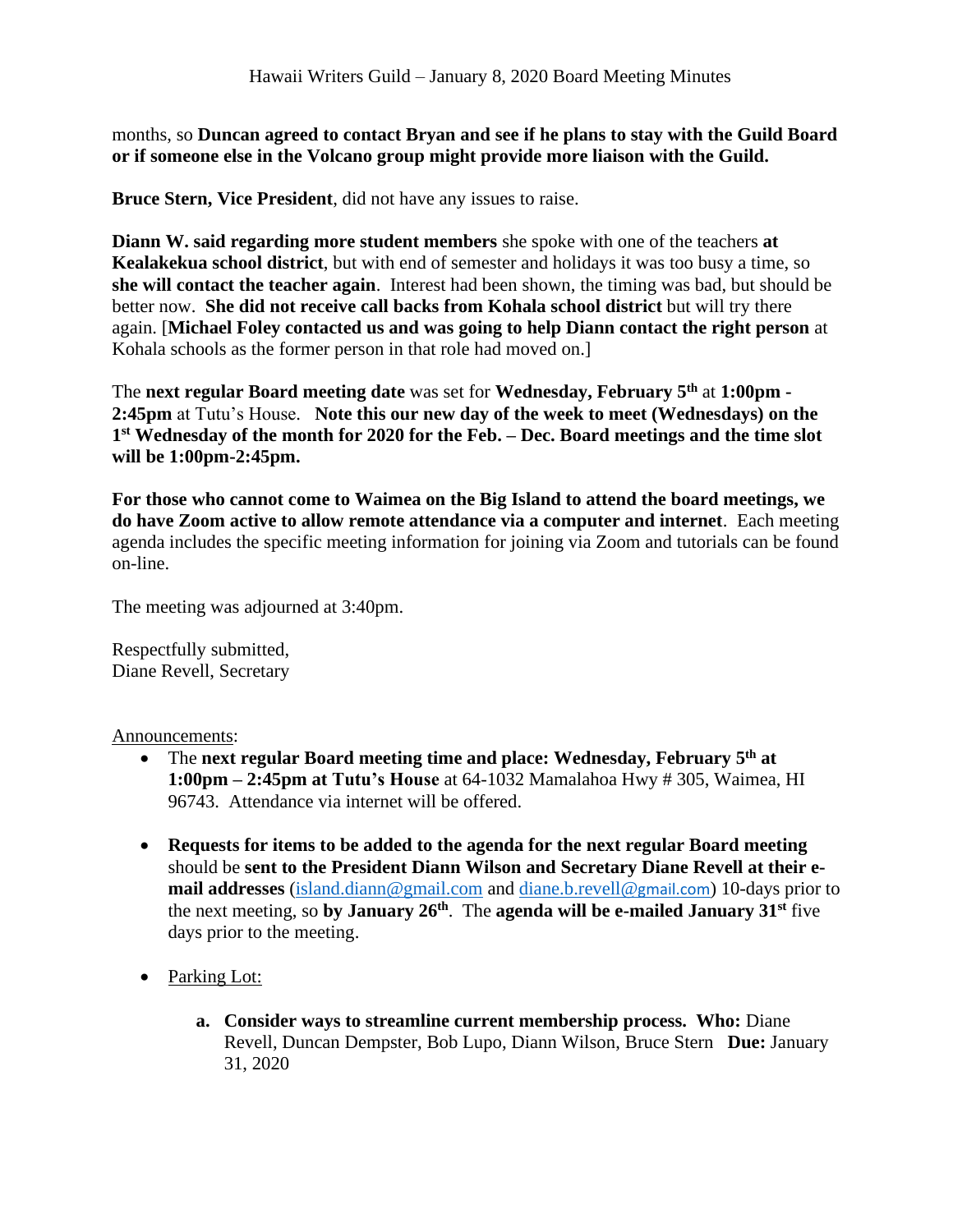## **b. Consider Guild participation in Sept. 24-27, 2020 HawaiiCon** at the Sheraton Kona Resort & Spa **Who:** Board **Due:** February 5, 2020 (put on agenda)]

Attachment 1: Hawaii Writers Guild Treasurers Log for December 2019